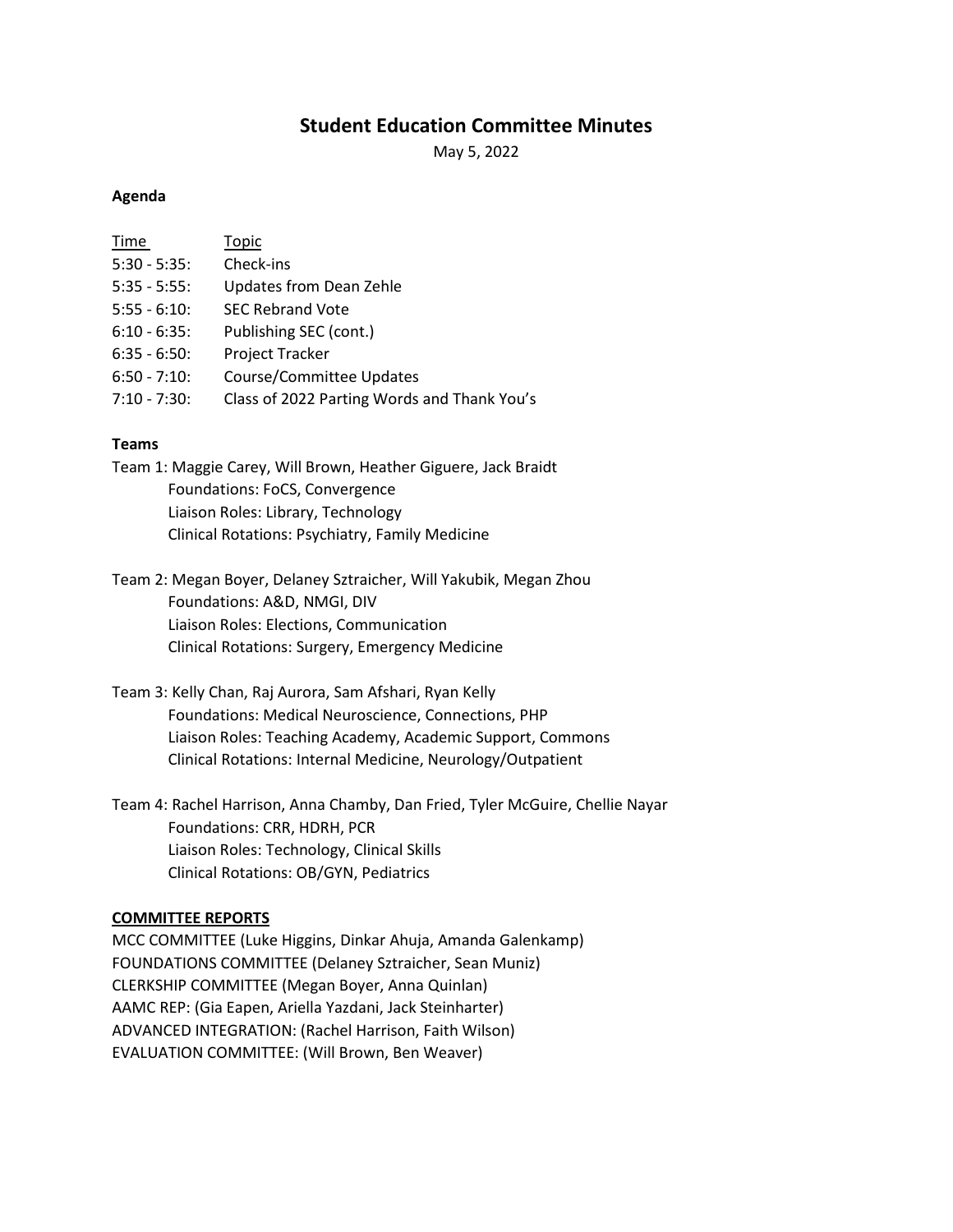### **Attendance:**

| <b>Last Name</b> | <b>First Name</b> | <b>Title</b>                                | <b>Present/Absent</b> |
|------------------|-------------------|---------------------------------------------|-----------------------|
| Afshari          | Sam               |                                             | P                     |
| Aurora           | Raj               |                                             | $\mathsf{P}$          |
| Boyer            | Megan             | Chairperson, Clerkship committee member     | A                     |
| <b>Braidt</b>    | Jack              |                                             | P                     |
| <b>Brown</b>     | Will              | <b>Evaluation Committee</b>                 | P                     |
| Chamby           | Anna              | Vice Chair                                  | P                     |
| Chan             | Kelly             |                                             | P                     |
| Carey            | Maggie            |                                             | P                     |
| Fried            | Dan               |                                             | P                     |
| Giguere          | Heather           |                                             | P                     |
| Harrison         | Rachel            | Advanced Integration Committee Member       | Α                     |
| Kelly            | Ryan              |                                             | P                     |
| Loo              | Ying              |                                             | P                     |
| <b>McGuire</b>   | Tyler             |                                             | P                     |
| Nayar            | Chellam           |                                             | P                     |
| O'Connor         | Julia             | <b>Staff Advisor</b>                        | Α                     |
| Sztraicher       | Delaney           | <b>Foundations Committee Member</b>         | P                     |
| Yakubik          | Will              |                                             | P                     |
| Zehle            | Christa           |                                             | $\mathsf{P}$          |
| Zhou             | Megan             |                                             | P                     |
| <b>Guests</b>    |                   |                                             |                       |
| Higgins          | Luke              | MCC Representative (co2022)                 |                       |
| Ahuja            | Dinkar            | MCC Representative (co2023)                 |                       |
| Galenkamp        | Amanda            | MCC Representative (co2024)                 |                       |
| Muniz            | Sean              | <b>Foundations Committee Representative</b> | P                     |
| Quinlan          | Anna              | Clerkship Committee Representative          |                       |
| Wilson           | Faith             | Advanced Integration Representative         |                       |
| Weaver           | Ben               | <b>Evaluation Committee Representative</b>  |                       |
|                  |                   |                                             |                       |
|                  |                   |                                             |                       |
|                  |                   |                                             |                       |
|                  |                   |                                             |                       |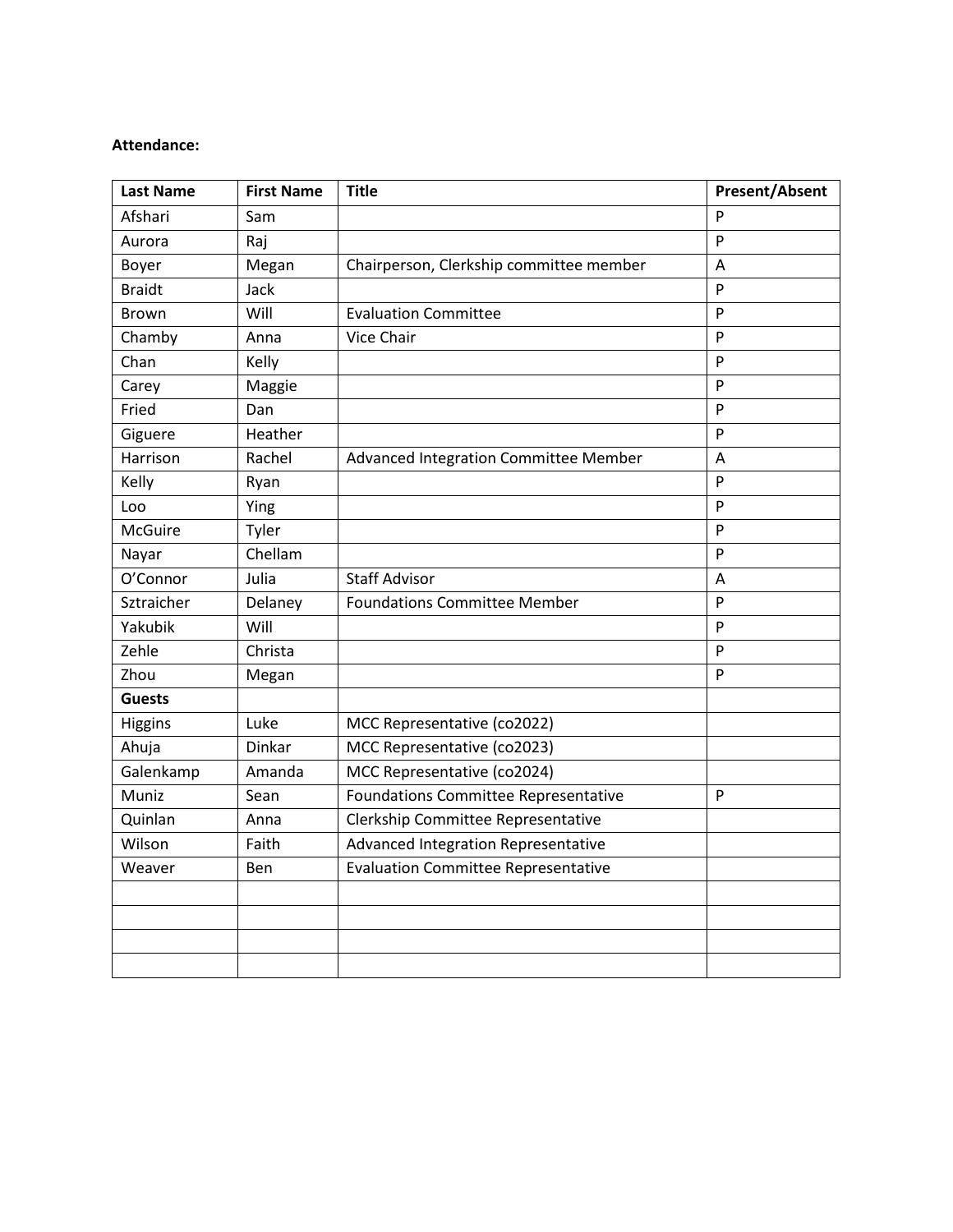### **Minutes**

# • **Updates with Dr. Zehle**

- $\circ$  There has been some confusion for students in the clinical curriculum surrounding protocol after testing positive for covid
	- **This will be dependent on the clinical site and students are expected to follow those individual protocols**
	- Still some concerns about making the policy clear to students
		- SEC will follow up with Dr. Everett on Thurs. 5/5 and update Dean Zehle after that meeting
- $\circ$  There has been conversation around UME to GME transition, especially clerkship grading
	- Town hall was held last week
		- Wasn't quite enough time to field all student questions
		- Dean Zehle will put together a FAQ sheet to fill in these gaps
		- Clinical Assessment Working group being developed to review the current clinical assessment system and identify opportunities for improvement.
			- o Consisting of current students, faculty and representatives from Graduate Medical Education (GME)
			- o Will have students interested in serving on the working group, submit statement of interest in the near future
- o LCME
	- Status report due Dec. 1, 2022
	- ISA has been created to collect data to submit to LCME as part of our status report
		- **Mini ISA data will be collected from all classes by the end of June. If necessary can collect additional data early fall.**
		- **Survey will be deployed at different times for each class to all for protected time to fill this out;**
	- Graduation Questionnaire will be submitted as well
		- **5 more co2022 students need to submit to reach 90th percentile**
		- 11 students remain who have not opened the survey
- o **Anna: Is there any way to get match data specific to the CT clinical campus?**
	- Dean Zehle: Yes, so long as identifiers are removed, must be careful when numbers are <5
	- Anna: Is there a way to add "opt in" option for students to share their clinical campus?
		- Dean Zehle will check, but likely yes

# • **Course/Committee Updates**

- o **New committee members!**
	- Foundations Committee
		- Julie Connor (co2024)
	- Clerkship Committee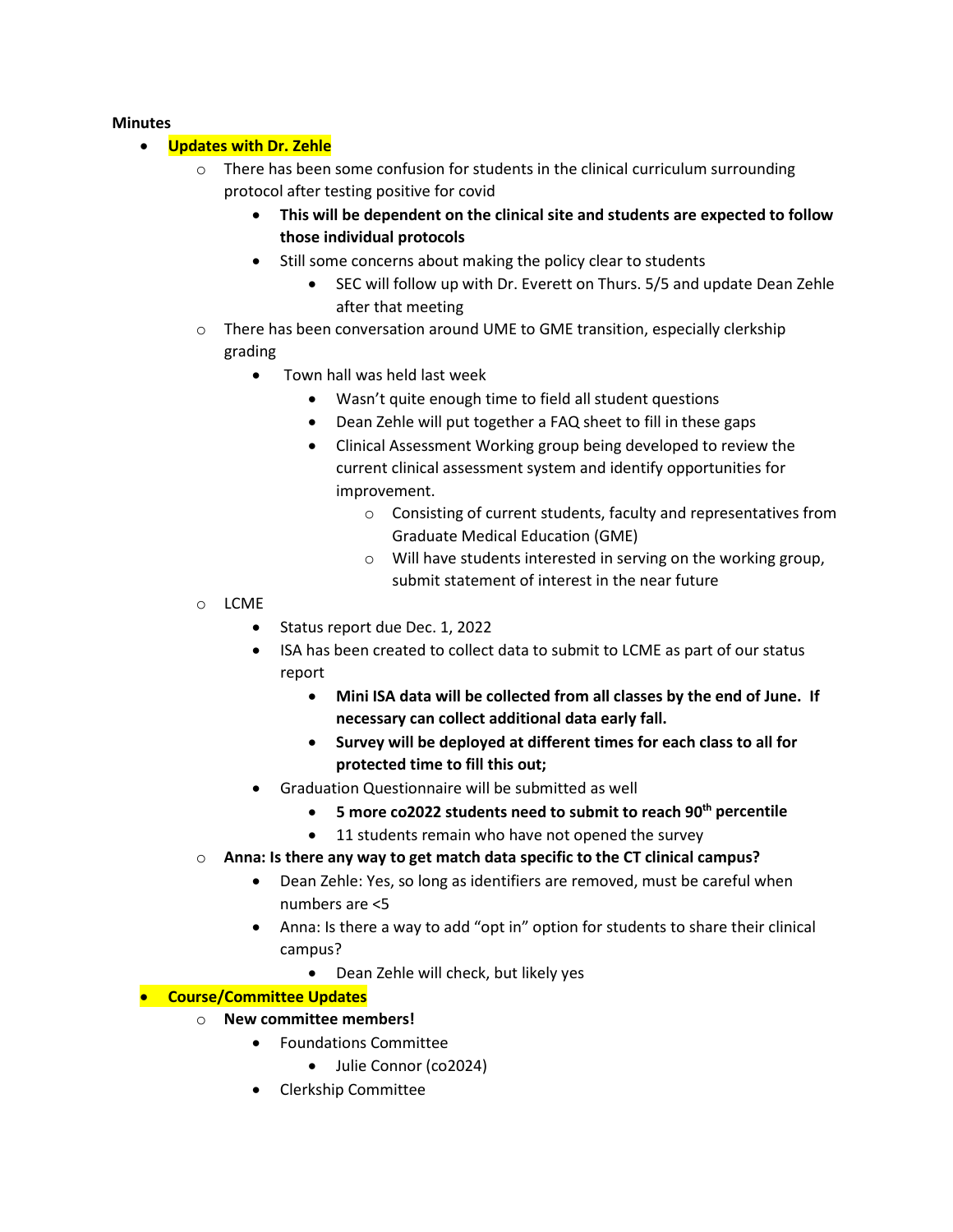- Sean Muniz (co2023)
	- $\circ$  CSE improvements will be 1<sup>st</sup> on the agenda (more to come!)
- MCC
	- Aathmika Krishnan (co2025)
- AI Committee
	- Kaileen Cruden (co2023)
- Evaluations Committee
	- Aria Elahi (co2024)

# • **SEC Rebrand Vote**

### o **Student Education Committee (SEC) is the winner!**

• On a related note, it would be good to have a SEC alum come talk about how they approached the SEC discussion during Residency Apps

# • **Publishing SEC (cont.)**

- o Ex. A Collaborative Roundtable Model for Integrating Student Feedback into Curricular Improvement (poster example)
	- From MUSC
	- SEC could do something similar by collecting student satisfaction feedback surveys
	- **More publication ideas**
		- Look through the project tracker for ideas on SEC-instigated curricular improvements
		- Map the transition during the pandemic and SEC's role
		- Collect satisfaction data across new vs. established course directors
		- Collect data on SEC's role in integrating new course director
		- Present SEC's role in establishment of new clinical campus
		- Collect faculty and student satisfaction surveys
			- o Faculty may be easier to reach, and they have more longitudinal experience with SEC
		- Describing SEC, establishing what we do
		- Pre- vs. post-campus swap satisfaction

### • **Project Tracker**

# o **Foundations QARs**

- Met with Dr. Lounsbury to talk about workflow for QARs
- How it currently works:
	- Students fill out evals at end of course
	- SEC reviews and creates presentation to deliver at Foundations Committee meeting
	- Foundations Committee votes to pass the course
	- Dr. Lounsbury creates SWOC analysis that is presented at MCC
	- This info is sent to Evals Committee
- **Could be helpful to create doc to track suggestions, improvements made, and areas to work on**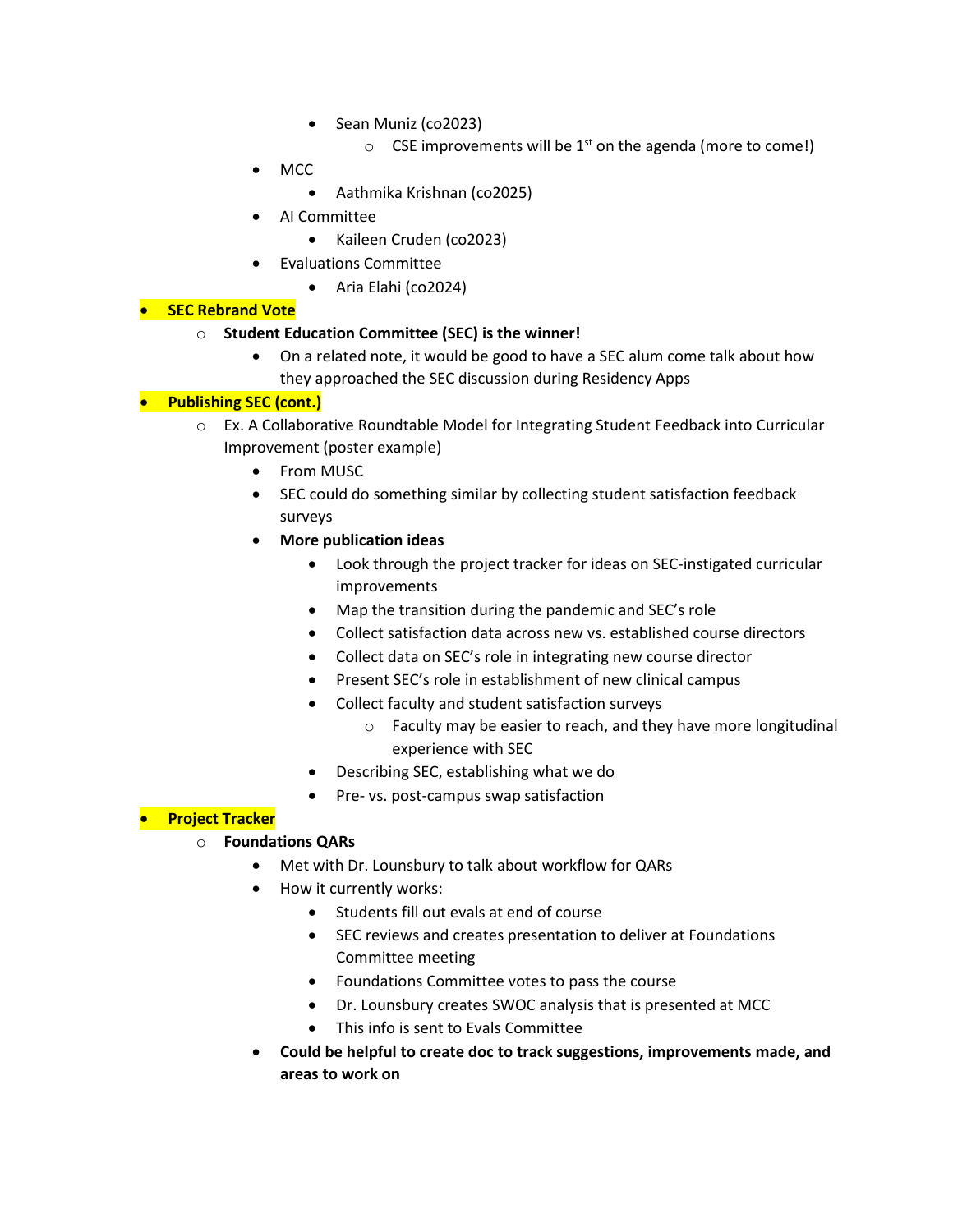- This would be helpful to track changes/suggestions from year-to-year and to ensure SEC's input has some follow up
- QARs are a lot of work but it would be nice to keep track of improvements to ensure we are actually having an impact
	- o While this would increase workload, Dr. Chichoskikelly has a more streamlined method for going through evals that she is willing to share
- Could add SEC-specific section to evals/QARs i.e. student priorities section
- $\bullet$  1<sup>st</sup> and 2<sup>nd</sup> year students should meet to discuss prior year's course evals to ensure some continuity between years
- SEC will meet with Dr. Lounsbury again and follow up next meeting
- o **STEP 1 Prep**
	- Changing the tone around Step 1
		- Currently the difficulty/importance of Step 1 is somewhat downplayed
		- The structure and details of the exam should also be made known to students earlier in the curriculum
	- Suggested optional NBME prior to end of Convergence
	- Sam reached out to Drs. Rosen, Moynihan
		- Both were receptive however the method for implementation is still unclear
		- There will be a mandatory meeting to address these topics on June 10 as well as an optional info session on May 13
	- Expand this conversation to Step 2 study
		- Extension of the time may be warranted given the increase in passing score requirement (209-214) and Step 1 being P/F
		- Plan to get Dr. Everett, Kulaga and Rosen involved
	- We could also consider pushing Step 1 to end of  $3^{rd}$  year
		- However, taking Step 1 is good prep for Shelf exams
		- And taking Step 1 and 2 back-to-back would be challenging
		- This could be a choice that is left up to students
	- What would students do with this time if they delay the test
		- Research, early start to clerkship, vacation
- o **Tyler's meeting with Dr. Nicholas regarding changes to/suggestions for Doctoring Skills**
	- Will there be changes to Doctoring Skills based on Step 2?
	- Is there a way to get translators in the mix?
		- Lack of funding for this
	- Can grades be put out earlier?
	- How to approach gender identity?
		- Pronouns will be incorporated for co2025 + 2026
	- Social Determinants of Health integration
		- There are differences in how it is approached in Doctoring Skills vs. PCR; ideally this material would be more integrated between the two